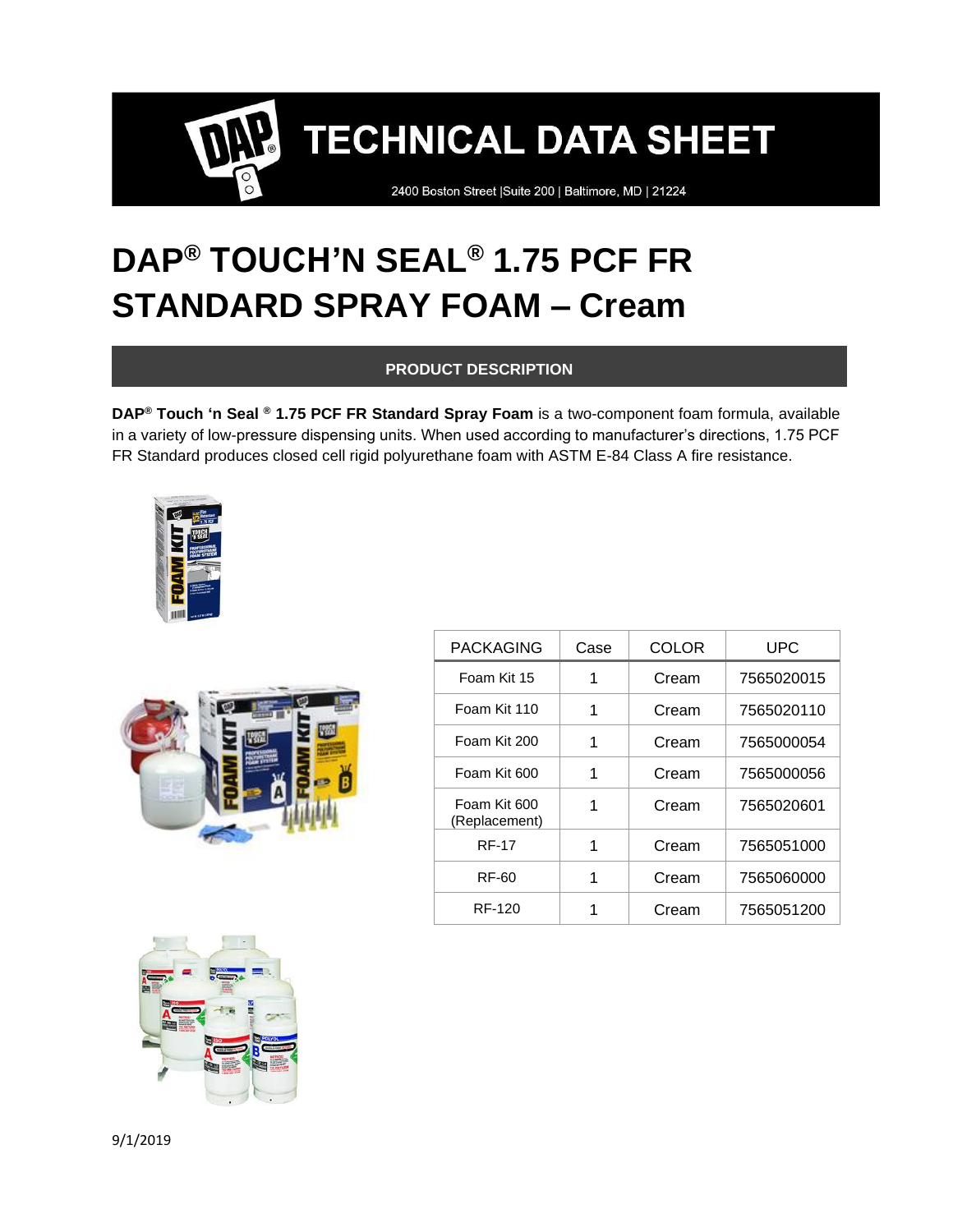2400 Boston Street | Suite 200 | Baltimore, MD | 21224

### **KEY FEATURES & BENEFITS**

- Low-pressure spray system,
- Closed cell, medium density spray foam
- Excellent thermal insulation and sealant
- Saves energy and increases comfort by reducing drafts
- Foam kits contain everything needed ready to use
- No shaking or pre-mixing required
- Cured foam does not shrink or settle
- Dries in 60 seconds
- Reduces vibration and sound transmission
- Low-odor formulation
- Easy to transport
- Low maintenance
- Increases structural strength
- 15 month shelf life

#### **SUGGESTED USES**

#### **USE TO FILL AND SEAL:**

- Stud cavities
- Rim joists
- Attics
- Crawl spaces
- **Basements**
- Foundation walls

#### **FOR BEST RESULTS**

- **Apply in temperatures between 60°F- 90°F (16°C- 32°C)**
- **Chemical contents must be between 70°F – 90°F (21°C- 32°C) before dispensing**
- **Surface temperatures should be between 60°F- 90°F (16°C- 32°C)**
- Surface must be clean, dry, and free of all foreign material for adhesion
- Do not store at temperatures above 120°F (49°C)

#### **APPLICATION**

**DIRECTIONS: Important – read all directions and cautions before use. Always wear gloves, eye**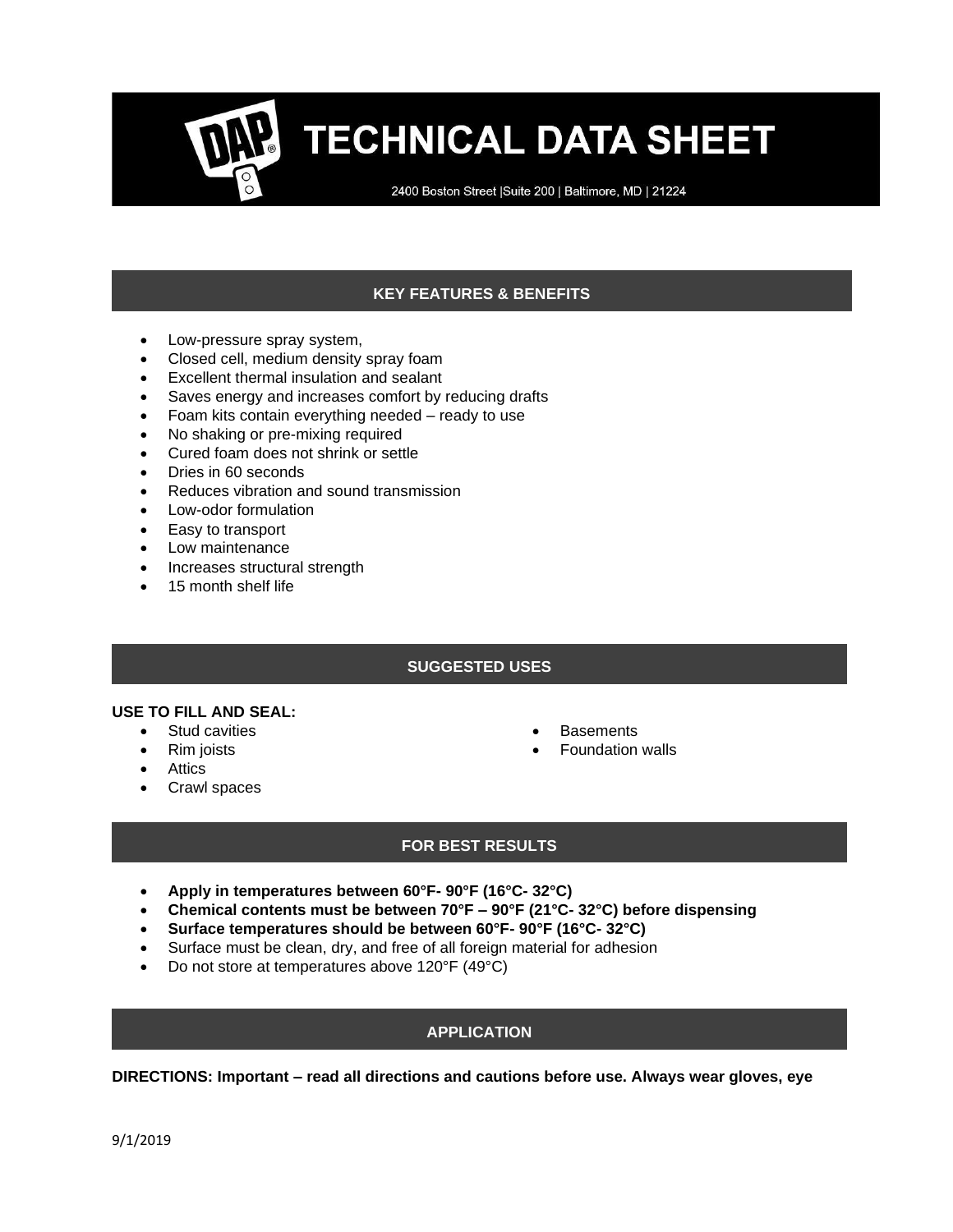2400 Boston Street | Suite 200 | Baltimore, MD | 21224

**protection and work clothes. Use drop cloths. Product may be flammable during dispensing - turn off sources of ignition prior to use. Always refer to local building codes prior to use. CYLINDER MAY BURST IF LEFT IN HOT VEHICLE, EXPOSED TO DIRECT SUNLIGHT OR TEMPERATURES ABOVE 122°F (50°C).**

**Preparation / Application:** Please refer to Operating Instructions found inside the product packaging or call Customer Service at 888-DAP-TIPS. To promote adhesion, surface must be clean, dry, and free of all foreign material.

**Clean-up:** If wet foam contacts skin, clean immediately with a dry rag – do not use water – water accelerates curing. Cured foam must be removed mechanically from surfaces. Uncured foam can be cleaned from most surfaces with Foam Cleaner or acetone. If foam dries on skin, apply generous amounts of petroleum jelly, put on plastic gloves and wait 1 hour. With a clean cloth, firmly wipe off residue and repeat process if necessary. DO NOT use acetone or other solvents to remove product from skin.

**Storage & Disposal.** Keep container tightly closed in a cool, well-ventilated area. Store upright below 90° F (33°C). Do not expose containers to conditions that may damage, puncture, or burst the containers. Dispose of leftover material / containers in accordance with Federal, state, and local regulations. See SDS for more information.

| <b>TYPICAL PHYSICAL &amp; CHEMICAL PROPERTIES</b>            |                                                    |  |
|--------------------------------------------------------------|----------------------------------------------------|--|
|                                                              |                                                    |  |
| Shelf Life                                                   | 15 months; unopened container                      |  |
| <b>Tack Free Time</b>                                        | $30 - 60$ seconds                                  |  |
| <b>Fully Cured</b>                                           | Approx. 1 hour                                     |  |
| Cuttable                                                     | 5 minutes                                          |  |
| <b>Fungi Resistance</b>                                      | Does not support growth                            |  |
| <b>ASTM D1621 Compressive Strength</b>                       | 15 psi (103 kPa)                                   |  |
| ASTM E-90 Sound Transmission Class                           | 33 @ 1-1/2" (38mm)                                 |  |
| <b>ASTM E-96 Water Vapor Transmission</b>                    | 3.0 perms @ 1" (25mm)                              |  |
| ASTM E-283 Air Permeance                                     | <.01 CFM/ft <sup>2</sup> (<.05L/s/m <sup>2</sup> ) |  |
| ASTM C518 R-Value - Aged (1" / 2")                           | 5.5/11                                             |  |
| ASTM D-1622 Density (Core)                                   | 1.75 pcf $(28.0 \text{ kg/m}^3)$                   |  |
| <b>ASTM D2856 Closed Cell Content</b>                        | >90%                                               |  |
| <b>ASTM D1623 Tensile Strength</b>                           | 20 psi (138 kPa)                                   |  |
| <b>International Residential Code</b>                        | Compliant                                          |  |
| <b>Underwriters Laboratory Listed</b>                        | R <sub>14175</sub>                                 |  |
| Surface Burning Characteristics 2" thickness (Flame / Smoke) | 23 / 350                                           |  |
| Yield Bd ft.*                                                |                                                    |  |